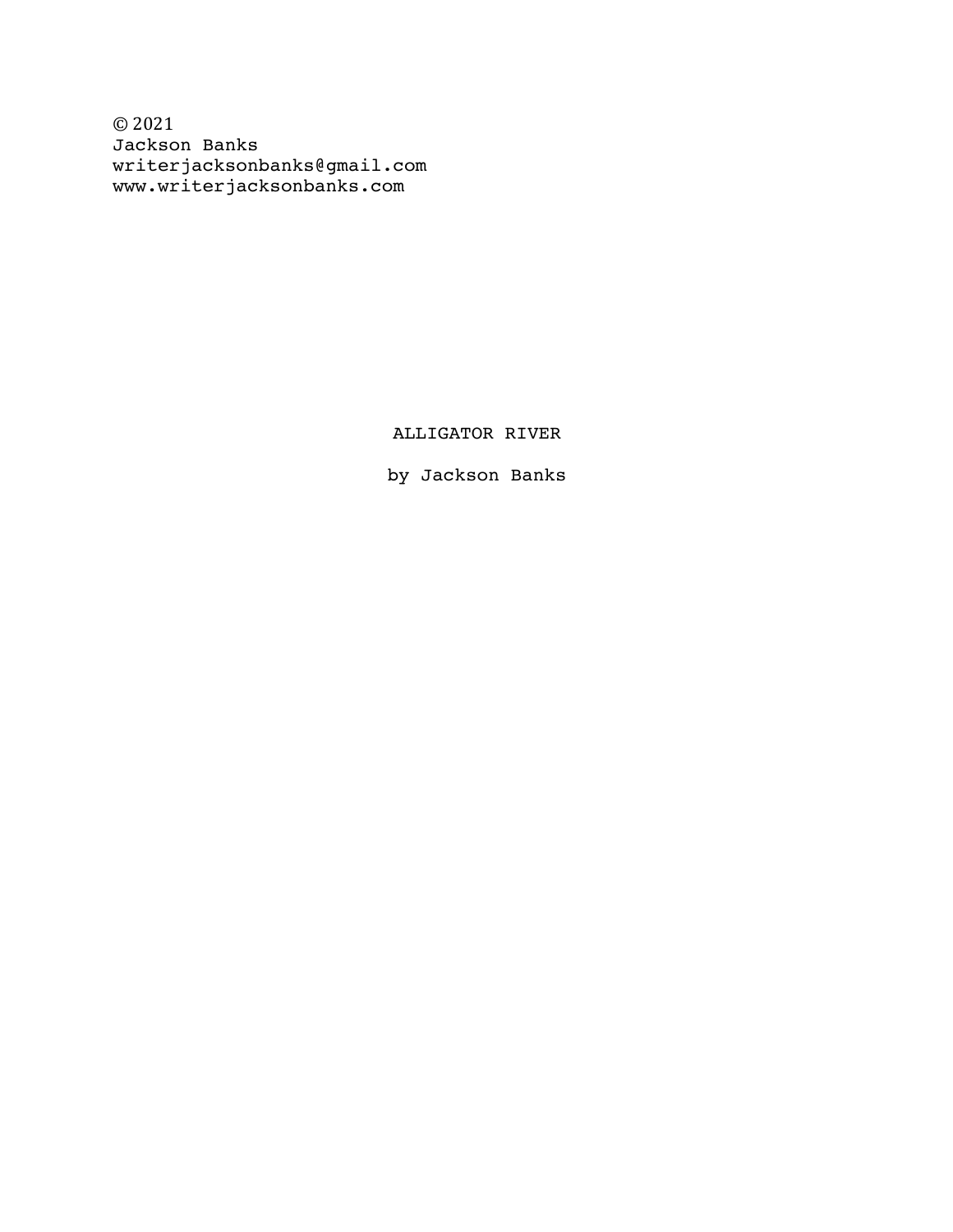## Chapter One

Something was wrong. The reeking odor assaulted Jake, forcing him to take slow, shallow breaths. The source of the smell came into view as he rounded a bend in Milltail Creek. Jake paddled his kayak toward the old hunting cabin, his friend Will beside him.

"Jesus, what the fuck is that smell?" asked Will.

Jake didn't answer. They both knew what it was. They just didn't want to say it out loud. They didn't want it to be true.

The cabin was nestled in cypress and pine trees, its outer walls faded and peeling red paint. Its tin roof was rusted from years of abandonment. Several cypress trees had grown through the dock that served as its front porch and splintered it into pieces. Most of the cabin was hidden behind the overgrown vegetation, but its doorway was visible and stood open and dark.

Unpleasant odors weren't uncommon in the Alligator River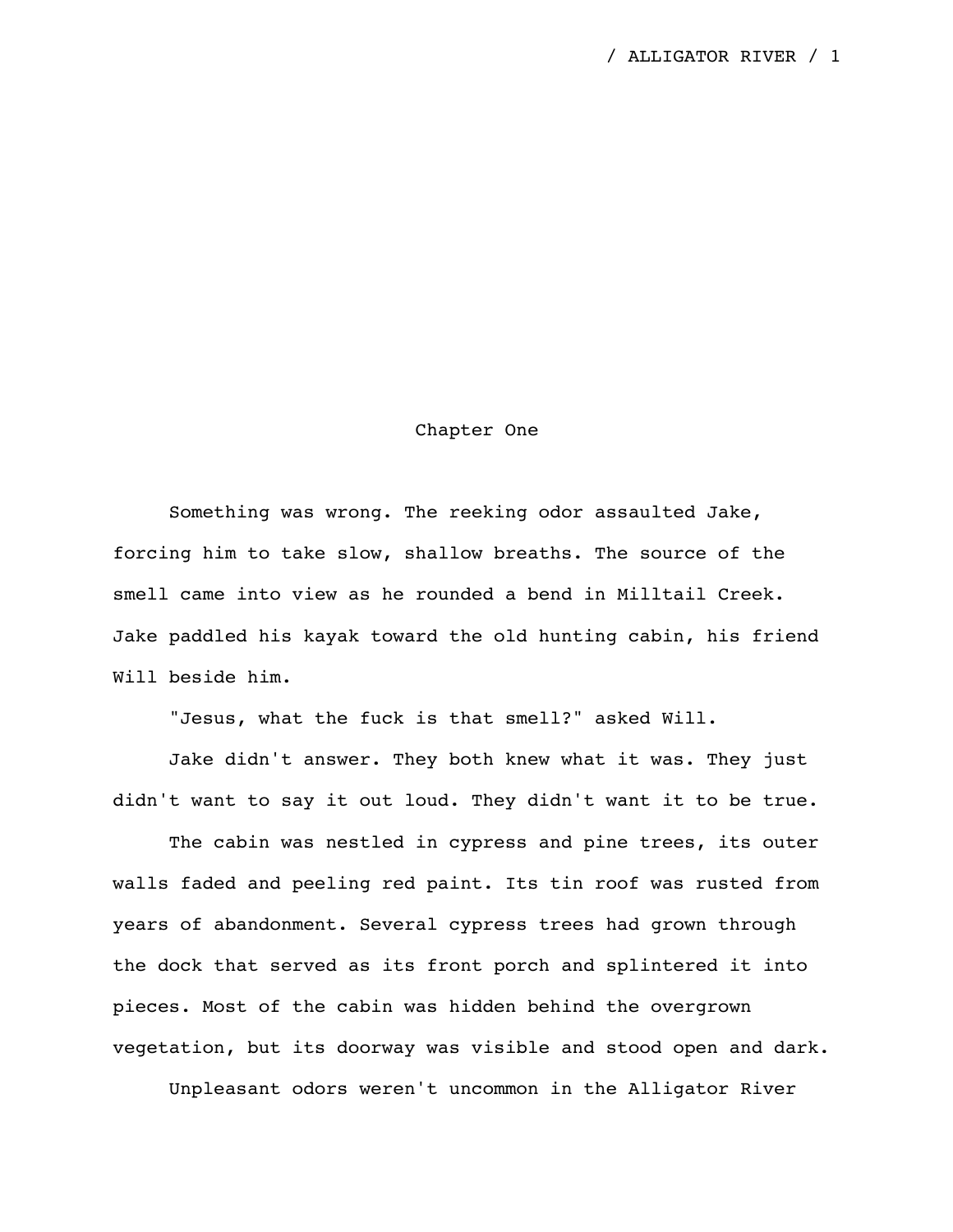National Wildlife Refuge near the Outer Banks of North Carolina. The marshes gave off a sulfurous aroma of decay at low tide. The boys had been coming to the refuge since they were small. They'd kayak and fish along its paddling trails, always on the lookout for wildlife. Today had been no different on their break from college. They saw several bears during their ten-mile paddle route, making it a perfect day on the river - until now. This smell was something different.

"What do you think died in there?" asked Will. "A raccoon or something?"

"Even in this heat, I don't think a raccoon would give off that much of a stink."

"A bear?"

Jake considered it. "Maybe." He wanted it to be a bear, but he didn't believe it.

"We better go check it out," said Jake.

"Why?" asked Will, laying his paddle across his lap.

"You know why."

Jake continued to paddle, hesitating at each stroke. Will followed behind at a reluctant distance.

They pulled alongside the uneven and splintered dock. Jake put one hand on the planks and pushed down to check its stability.

"Do you think this will hold us?" asked Will.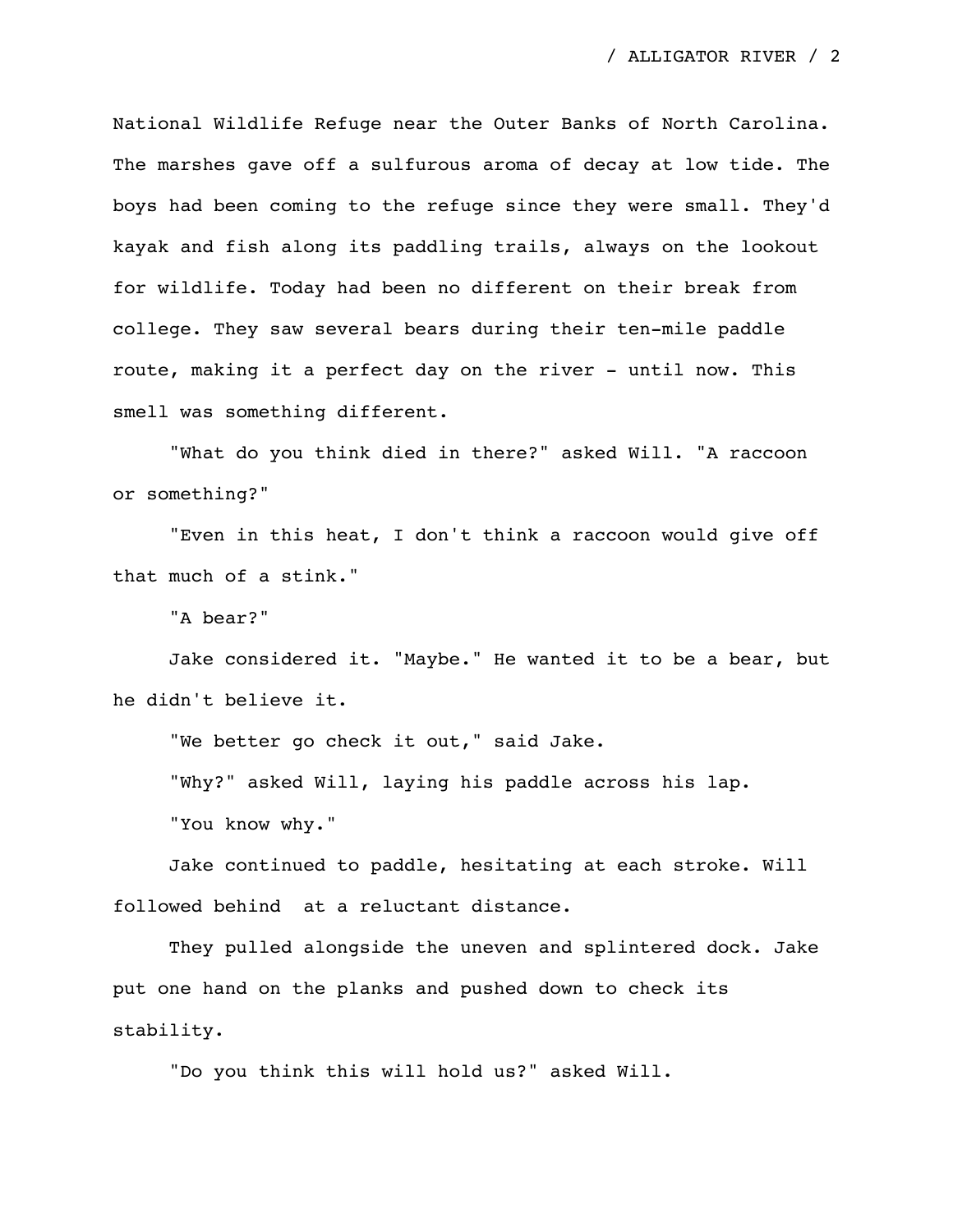"I hope so," said Jake.

Although it was a beautiful day, swimming was not what Jake wanted. The refuge was called Alligator River for a reason.

Jake tied his kayak to the splintered wood. Once secured, he shimmied himself up onto the dock and stood carefully, leaning on a cypress tree for balance and support. He flexed his knees a few times to further test the strength of the rotting wood.

"Okay," Jake said.

Will climbed up next to him.

The two moved gingerly toward the darkened door, the dock creaking underneath their weight. Will gagged at the stench as they moved closer.

"Definitely a dead bear," Will said as if trying to reassure himself.

At the sound of rustling from inside the cabin, they froze and held their breath a few feet from the threshold. The rustling sound was getting closer.

Will exhaled. "Hello?" he called out, his voice uncharacteristically high.

Silence.

"Hello is someone in there?" added Jake.

Still no response.

"Hello!" Will yelled, shattering the silence once more.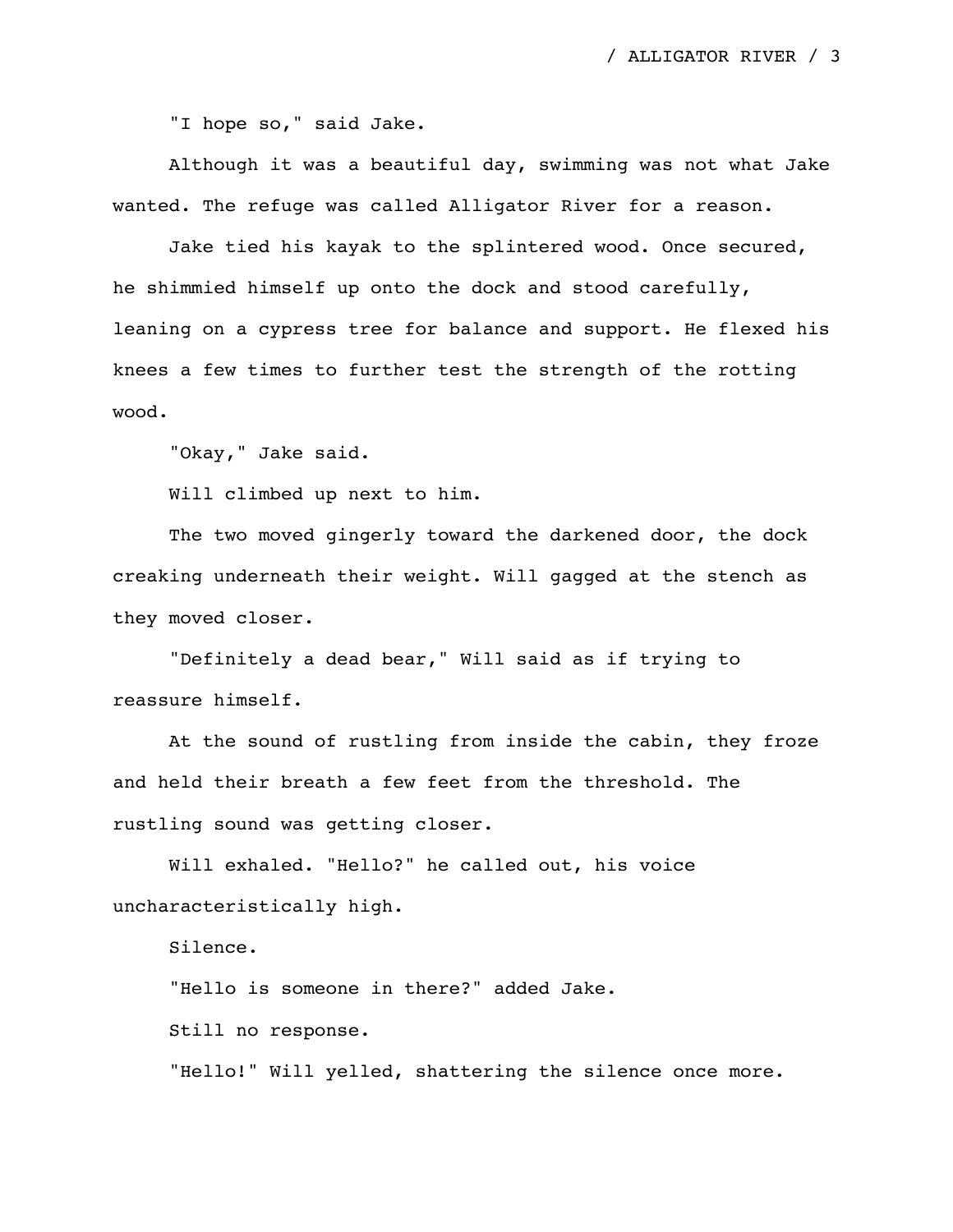Jake's heart nearly jumped from his chest.

An opossum scurried out the doorway and disappeared into the brush beyond the dock.

"What the fuck is wrong with you?" asked Jake.

"What? We found out what it was, didn't we?"

The two inched forward and stood at the threshold, peering inside. It was dark except for strands of daylight that poured through the doorway and cracks in the old planked siding.

"Which one of us is going first?" asked Will.

Jake shrugged.

"This was your idea, so..."

"Fine," Jake said through clenched teeth. He closed his eyes for a moment, steeling himself for what he imagined he was about to see. He slowly entered the cabin.

After a few moments, Jake sprinted out and to the edge of the dock. He hunched over and vomited into the murky waters of the creek.

"You okay?" asked Will.

Jake shook his head and vomited again.

"What did you see?" asked Will.

Jake couldn't answer. He was fighting his gag reflex.

Will turned from his friend and poked his head through the threshold into the cabin. He quickly joined Jake at the edge of the dock and vomited himself.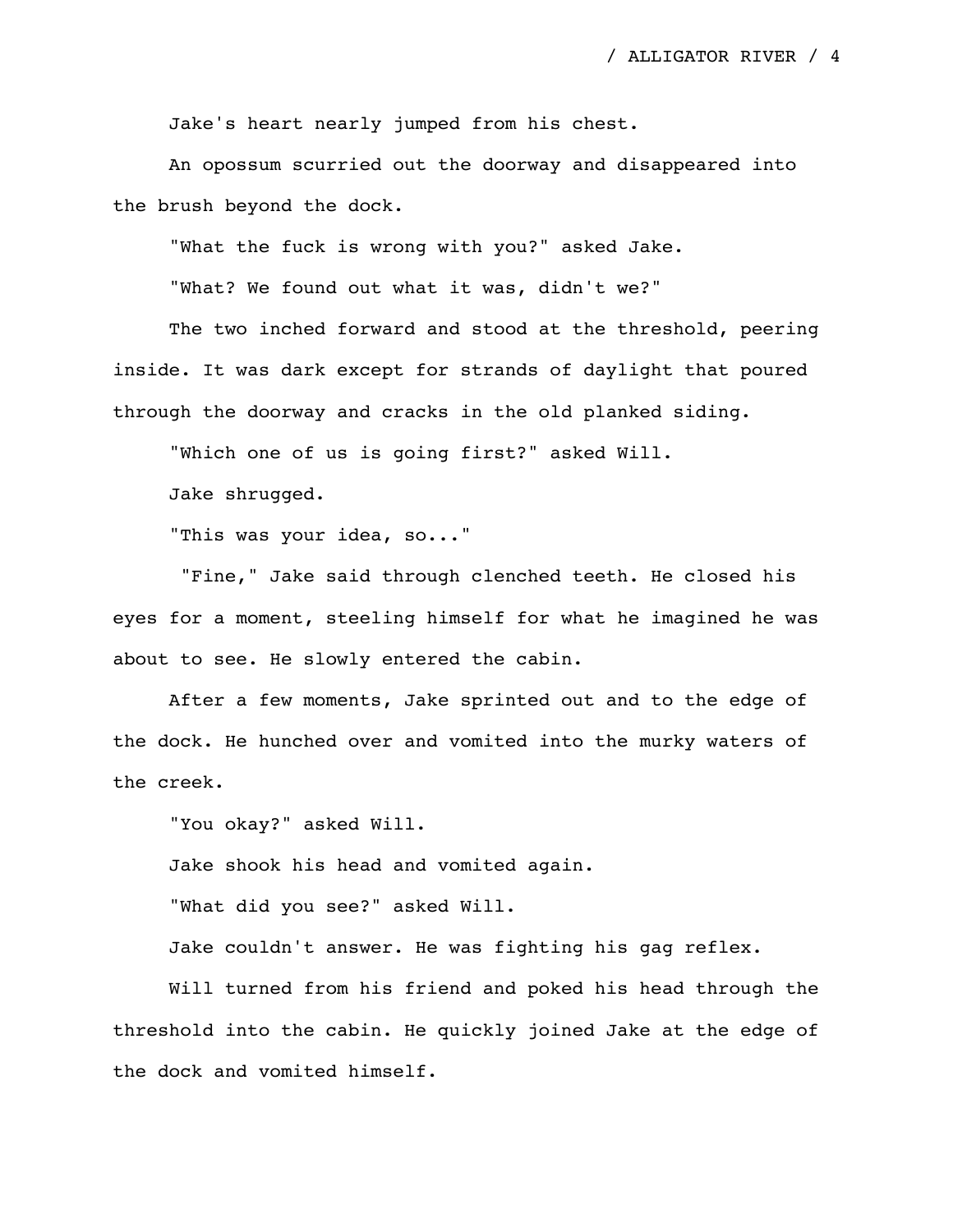"What the fuck?" asked Will once the two were standing again.

"We have to call 911," Jake said as he pulled his phone out of his pocket.

Jake dialed the number. He tried to remain calm once the operator answered, but his speech became faster as his mind processed what he had just seen.

"Me and my friend are on the Milltail Creek Paddle Trail at the old hunting cabin," said Jake into the phone, his voice high and shaky. "We need you to send the police. There's a dead body in the cabin."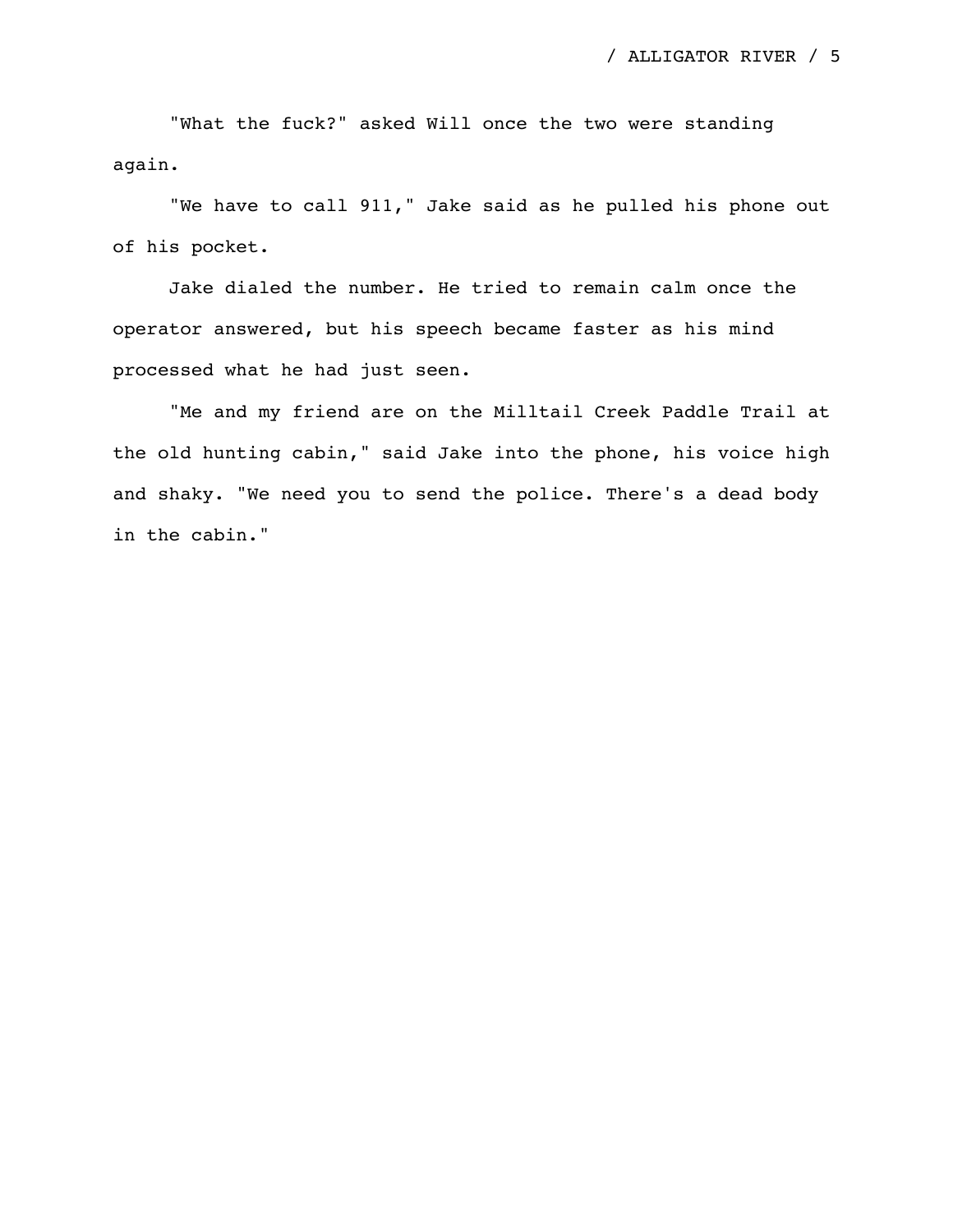## Chapter Two

The breeze made the day's heat almost bearable as Brandon Maddox's boat sped up Milltail Creek toward the cabin. Maddox was an officer with the U.S. Fish and Wildlife Service and oversaw the refuge. This was the first time there had been a human body found within the borders, as far as he could recall.

Maddox wore a scowl due to the development. Of course, he wasn't the type anyone would classify as happy in the best of times. Maddox joined the Wildlife Service to get away from people after a long and difficult career, first as a U.S. Marine in Vietnam, then a local police officer, and finally an FBI agent after graduating college on the GI bill. He had seen more violence and mayhem than most and had looked forward to moving to this remote northeastern corner of North Carolina to serve out the rest of his working years with the bears, wolves, and gators rather than the most savage beasts the human population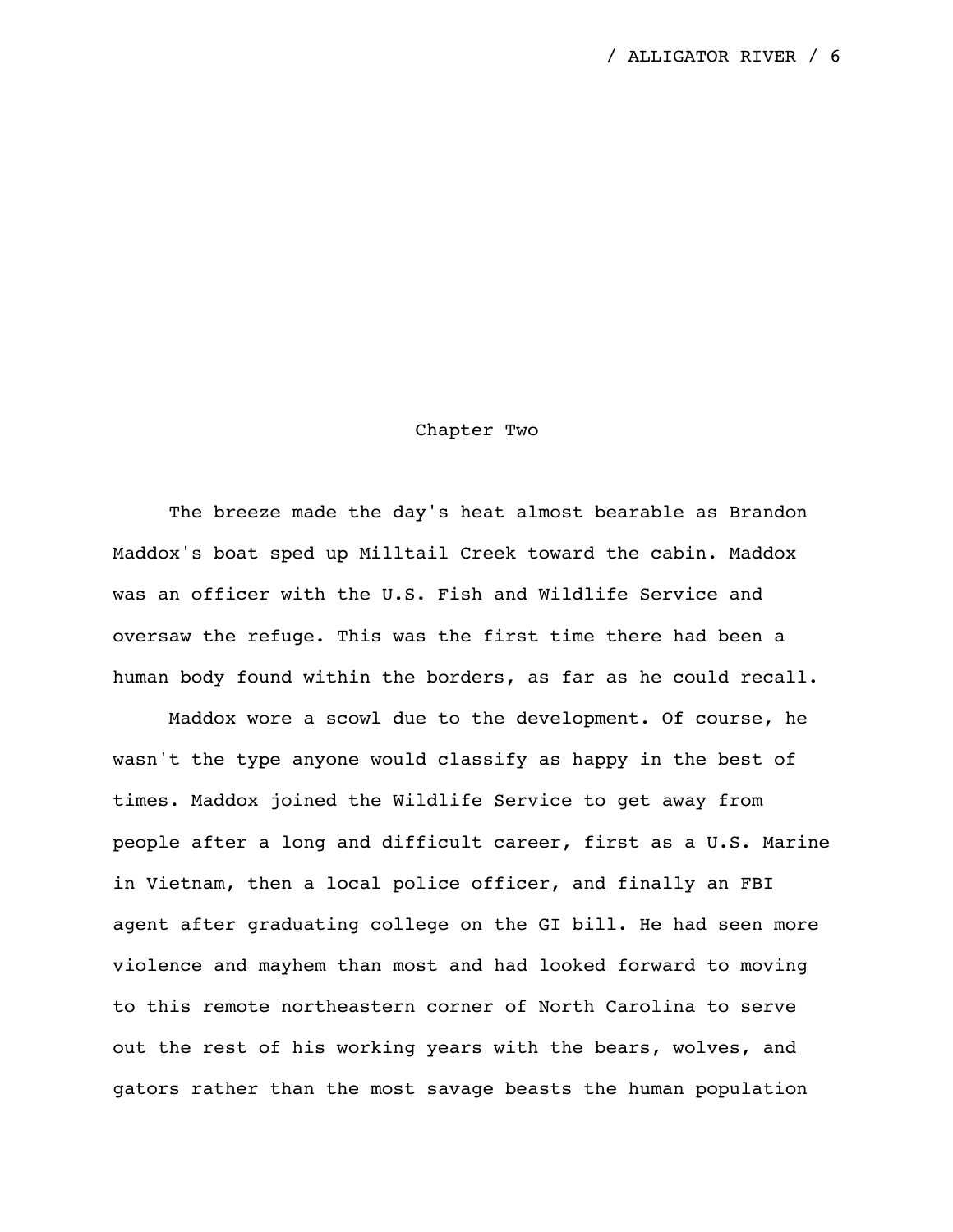had to offer.

The familiar smell of death hit Maddox as he neared the cabin. Up ahead were the two college-aged boys who had called 911 waving from the dock. Both were pale with shock.

Maddox tied his boat to one of the cypress trees growing through the dock and disembarked. He looked at the boys from behind his blue-tinted Costa sunglasses and beneath his cap, his features hard and with no trace of empathy.

"Where's the body?"

Jake pointed toward the cabin door.

"Wait here. Don't touch anything."

"How long do we have to stay here?" asked Will, his eyes growing wide.

"Until I say you boys can leave."

Maddox removed the flashlight from his utility belt and clicked it on before he crossed the dim threshold of the cabin. He prepared himself with a deep breath.

It was difficult to see that it was a woman at first. Large, ragged gashes ran the length of her open abdominal cavity. The scavengers had done their job with the insides of the chamber. Her spine was visible through the torn throat. Her eyes stared blankly at the ceiling. Maddox considered the body for a few moments, wishing he could still be surprised at the depravity of the human race after all these years of seeing similar scenes.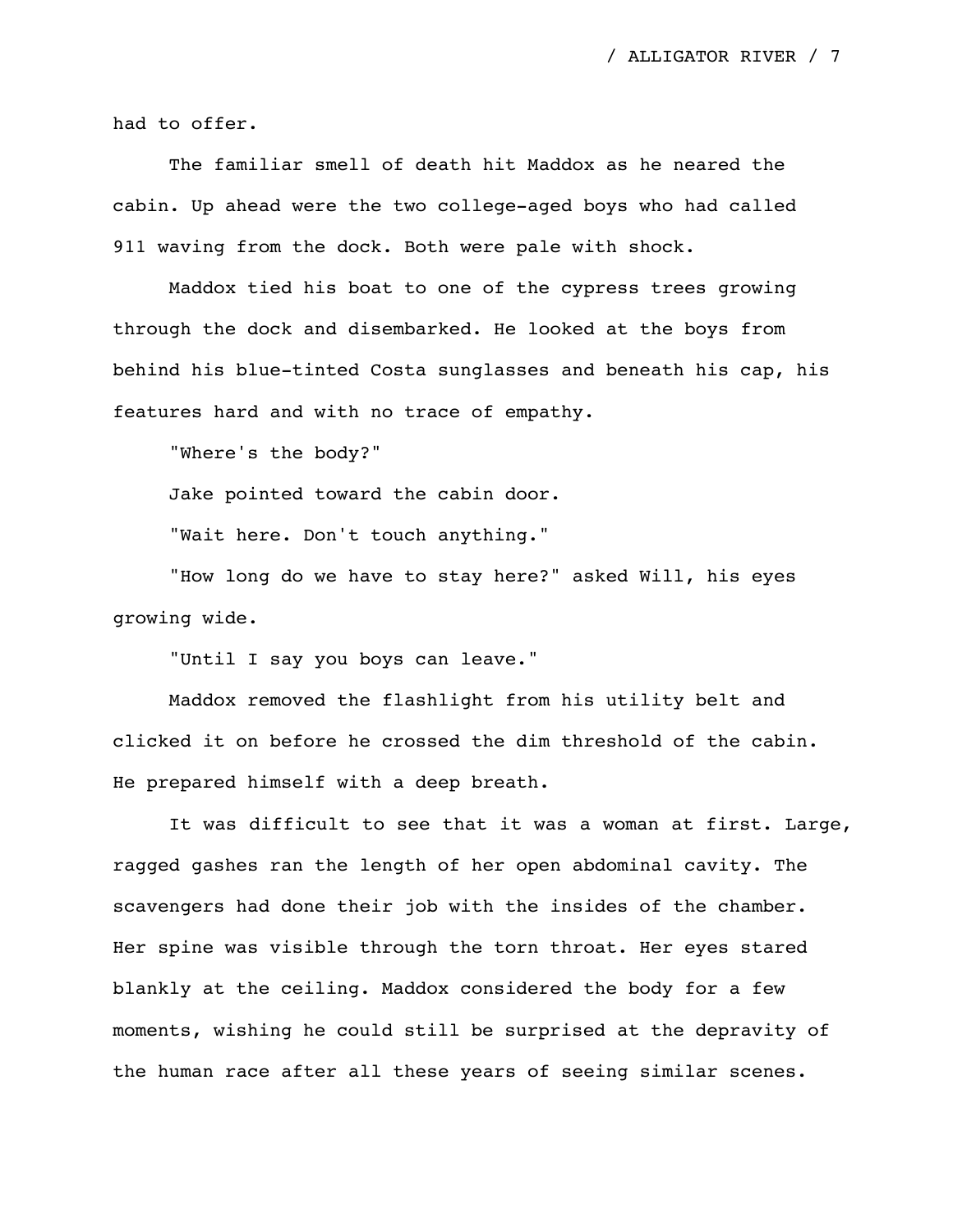Maddox reached for the radio clipped to his uniform's shirt. "Dispatch, this is Maddox."

"Go ahead, Maddox," came a staticky reply.

"I've confirmed we got a body, and it's in bad shape. Get the coroner and forensics out here as soon as possible. I'm staying on scene to secure the area."

 $"10-4."$ 

Maddox resisted the urge to look for identification on the body. His days of investigating this type of scene were long over. He preferred to stick with searching coolers of fishing boats for under-sized fish.

Maddox removed his hat and ran his hand through his saltand-pepper hair. He shook his head at no one in particular and walked back outside the cabin where Jake and Will had been waiting as ordered in the blinding sun. Some of their color had begun to return.

"What do you think did that?" asked Jake.

"Likely a bear," said Maddox. The lie was intended to keep the boys calm while they waited for more help to arrive.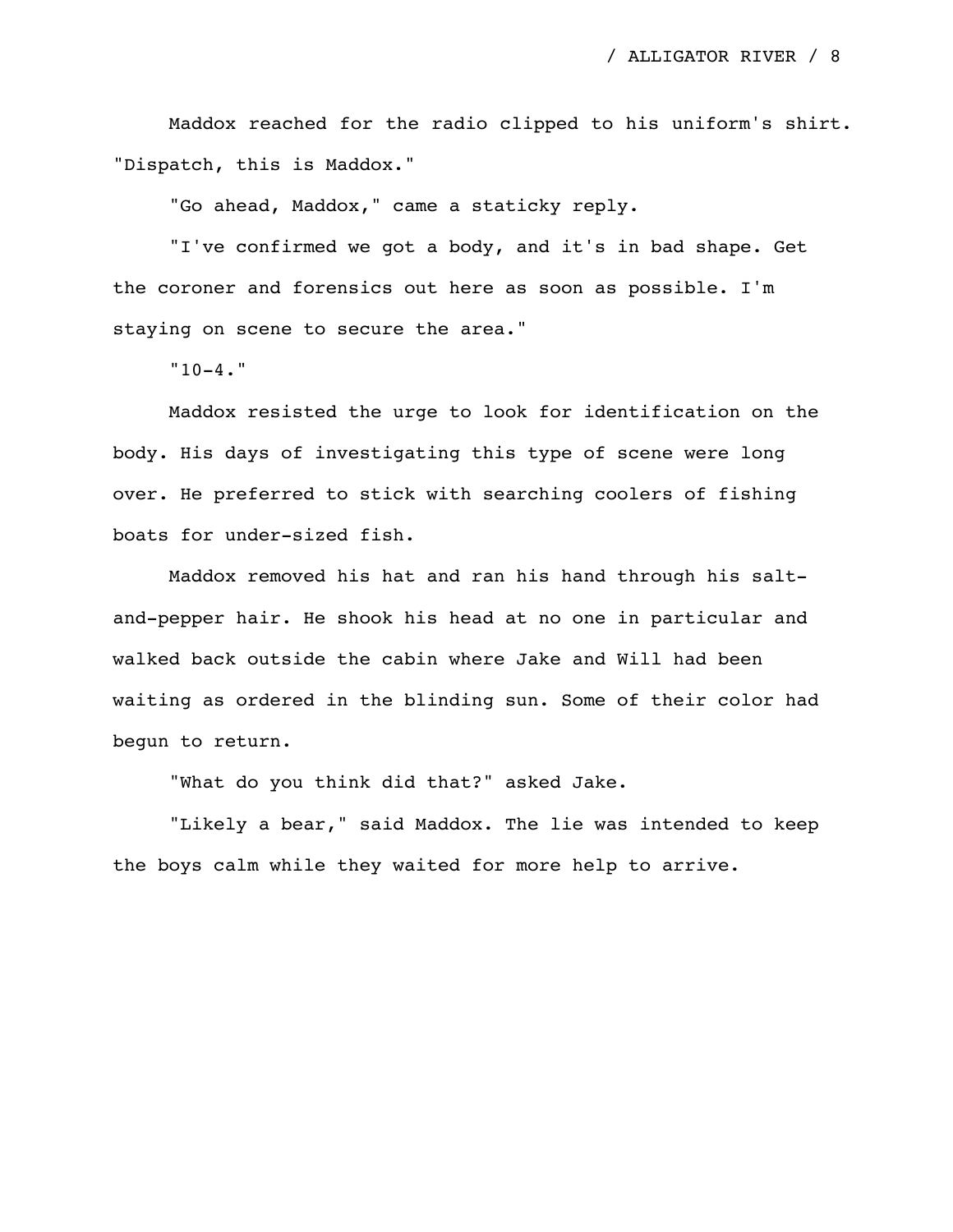## Chapter Three

Jake and Will questioned Maddox more than he had questioned them while they waited for backup.

They asked questions about bear and wolf attacks in a nearhysterical blather. Maddox checked his watch for the fifth time.

The sound of a boat motor approaching from up the creek brought their chatter to an end. Maddox took a sigh of relief.

As it neared, Maddox recognized it as belonging to the Dare County Sheriff's Department. A deputy and Criminal Investigation Division detective were in the patrol boat. They grabbed the last space at the dock, tied up, and disembarked. Both glanced inside the cabin and muttered obscenities under their breath.

While waiting for the forensic unit and coroner to arrive, Detective Daniel Tunstall took Jake and Will's statements. The boys needed to leave the scene as quickly as possible. With their two kayaks tied up to the dock, there wouldn't be space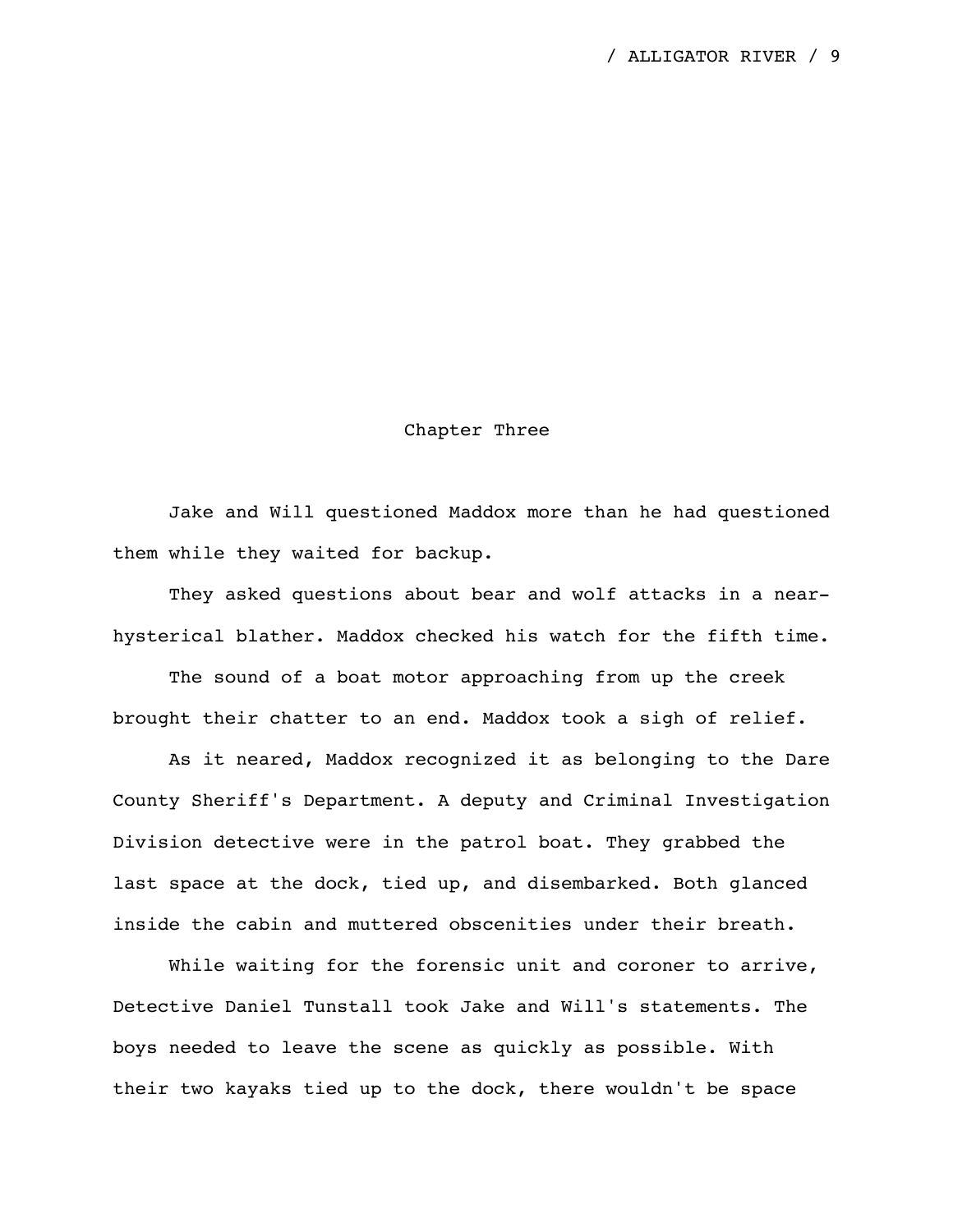for more. They were more of a liability than help anyway, and likely already contaminated at least a portion of the scene.

Tunstall didn't think it mattered though. Judging by the gruesome sight, it was obvious to him what had happened, but procedures were procedures.

Both boys were too shaken up to paddle four miles up the creek to the put-in, so Tunstall instructed the deputy to load their kayaks in the patrol boat and take them back.

Just as the patrol boat left, the other boats arrived. The forensic team and coroner disembarked and the dock creaked and groaned under their weight.

"Perhaps you should just wait in your boat," Maddox suggested to the coroner, who appeared to be nearing retirement age. He happily obliged.

The forensic team was young, as if they were fresh out of college, and Maddox thought they were likely inexperienced as the team got to work.

Maddox was comforted by Tunstall's presence, since he was in his forties and had been on the force two decades. Maddox had known him for years. Tunstall at least had the sense to go into the cabin with the forensic technicians to supervise their work. Maddox hung back in the threshold and watched from outside.

The technicians collected samples of blood and hair, and swabbed the deep and large gashes in the body for what Maddox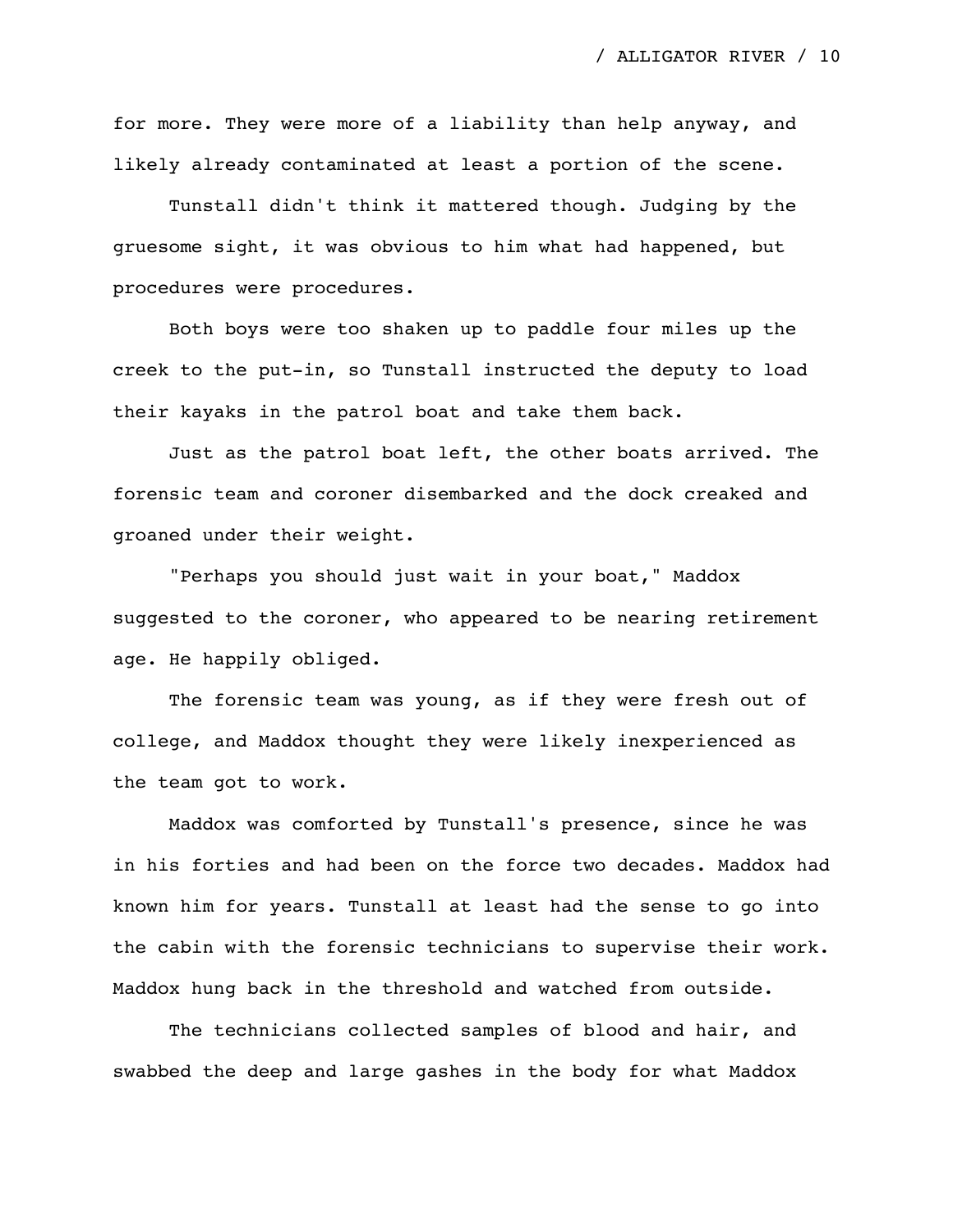assumed was saliva. The two photographed around the body and didn't bother with the interior of the cabin. Maddox could tell everyone had already made up their mind about what had occurred.

"I guess I'll turn this investigation over to you," Tunstall said.

"Why's that?" Maddox asked.

"Well, it seems pretty obvious this was a bear attack, doesn't it?"

"Does it?" Maddox didn't entirely blame Tunstall for misreading the situation. North Carolina's Outer Banks weren't exactly the murder capital of the state. Most of the detective's experience had been breaking and entering, rapes, robberies, and lower-level crimes. Drugs were the major offense in the area.

"You don't think so?" asked Tunstall as he loosened his tie. Sweat stains began to appear on his suit. "What do you think it was then? Wolves?"

"I don't think it was an animal at all."

Tunstall was silent for several moments while the technicians looked on. "Are you saying you think a person did this?" he finally asked.

"Yes," Maddox said as if it should have been obvious to anyone who looked inside the cabin.

"Mind telling me why?"

"Sure," said Maddox. "It's simple really. One, why would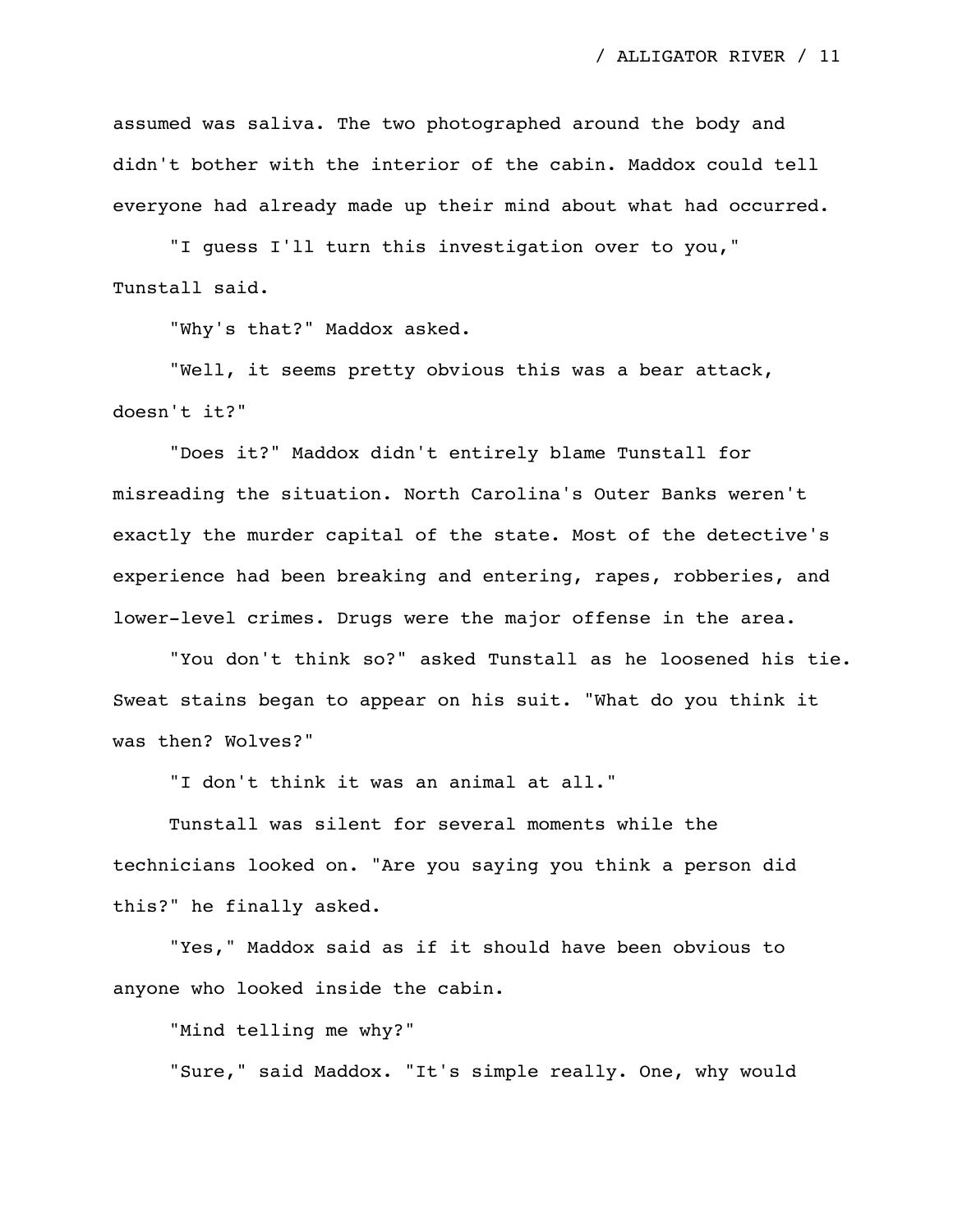this lady even be in this hunting cabin? It's been abandoned for years and is unstable. Even an adventurous sort wouldn't normally come in here due to its remoteness and its condition, and she is wearing heels and jeans - not exactly what one would wear hiking. Second, why would she come in here if there was a bear nearby? Our bears weigh on average five hundred pounds. If one of them was around, either in the cabin or out there in this brush, she would hear it. Black bears are skittish and prefer to steer clear of humans, so they wouldn't have approached her in most cases."

Tunstall looked around the dim cabin and found it hard to deny the truth of what Maddox was saying.

"The body is the other thing," continued Maddox. "Why is more of her not in pieces if an animal tore into her? Where are the tracks? Look at all this blood everywhere; beneath her, splattered on the walls and ceiling. Are you telling me an animal managed to do this to her but was smart enough, or careful enough, and just plain lucky enough, to get back out of this cabin without leaving blood-covered tracks all over the place?"

The technicians burned with embarrassment. Tunstall was better at bluffing and nodded in agreement.

"You make some good points," Tunstall said. Confusion filled his face as if he was trying to make sense of how, or why,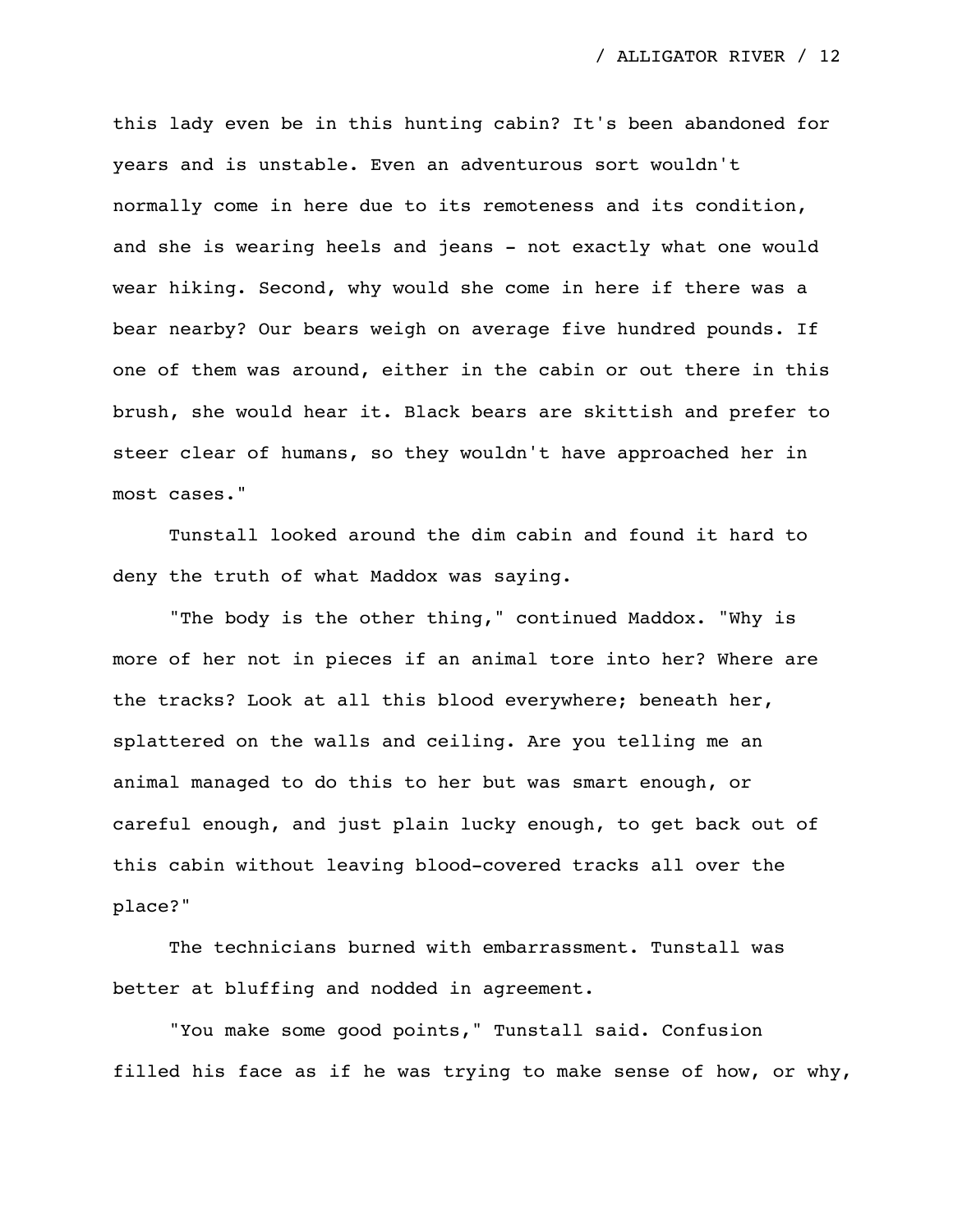a person would commit such a crime against what had once been an attractive young woman.

"Start photographing the rest of the cabin and checking for prints on the counters and threshold. They should be easy to spot with all the dust," Tunstall instructed the technicians.

Maddox left the cabin and walked down the dock for some sunlight and fresh air. The stench was not much better, but at least he didn't have to look at the victim while trying not to gag. Tunstall followed him.

"You used to be law enforcement, right?" Tunstall asked Maddox.

"Technically I still am."

"I mean, well..."

"You mean real law enforcement?"

"That's not quite how I was intending to say it, but yeah." Maddox nodded. "I spent twenty years in the FBI."

"What are you doing here, then?"

"Got sick of people. Got sick of dealing with shit like this."

"I can understand that," Tunstall replied, glancing back at the cabin. "If I'm being honest though, this is the most interesting case I've ever had in this job."

"I don't think she finds it very interesting," chided Maddox.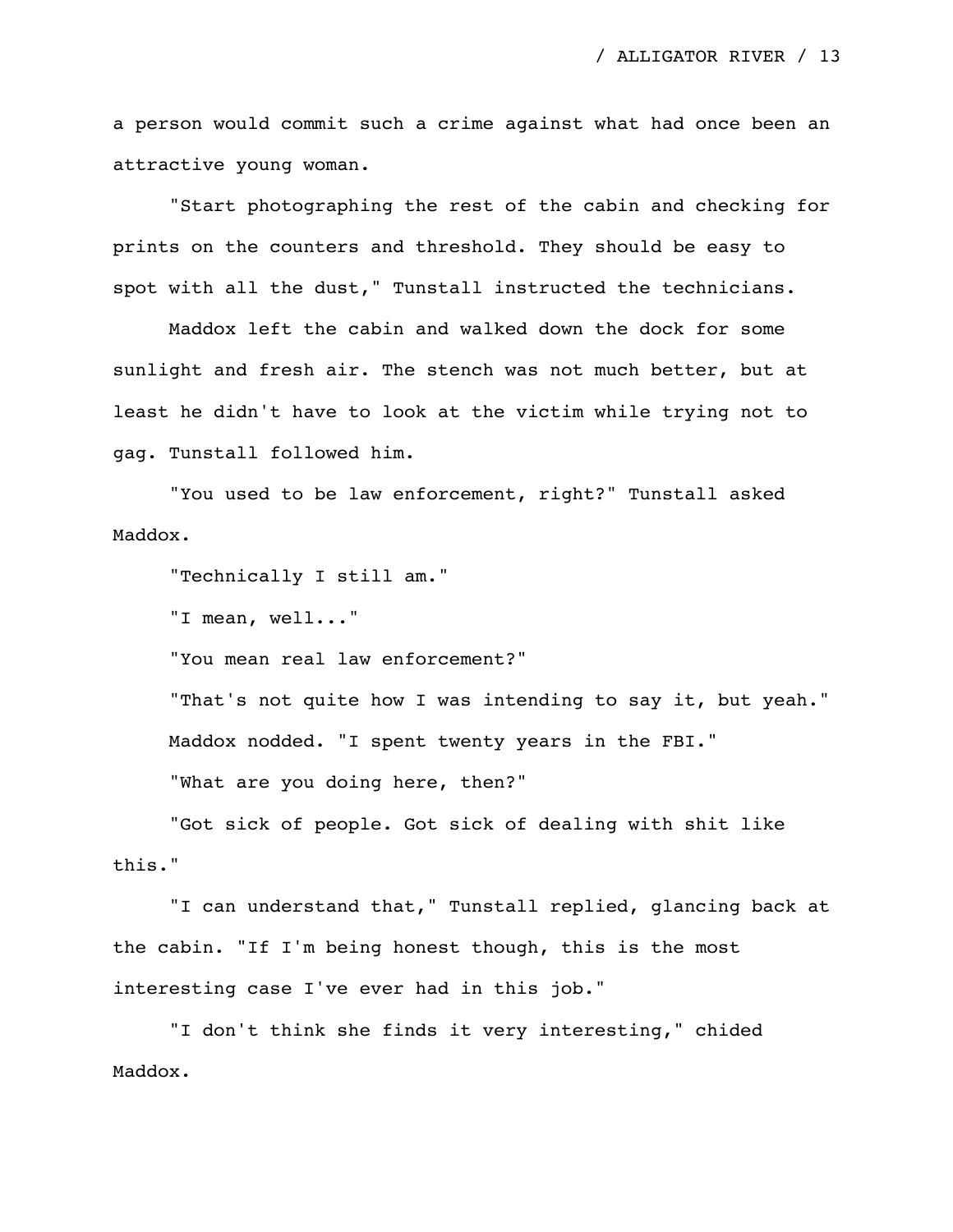"I suppose not."

They stared across the creek and watched a blue heron take flight.

"I could sure use your help on this," said Tunstall.

"Not in my job description anymore, Detective," replied Maddox. "But, if you need a little advice you know where to find me."

"I would appreciate it."

The two stood in silence again and enjoyed the sunlight and views of cypress, pine, and cedar reflecting off the brackish brown water of the creek.

"Detective," called out the female technician from inside the cabin. "You're going to want to see this."

Tunstall walked through the doorway once more to find her standing with a plastic evidence bag in her hand. Maddox followed him into the cabin.

The technician held the bag so both men could get a good look at what she had found wedged in the corner between a cabinet and old chair.

Tunstall looked at the machete through the bag. It was black from handle to tip, and a portion of the back half of the blade was serrated. There were flecks of a reddish brown all along the straight sharp edge of the knife and some more around the handle.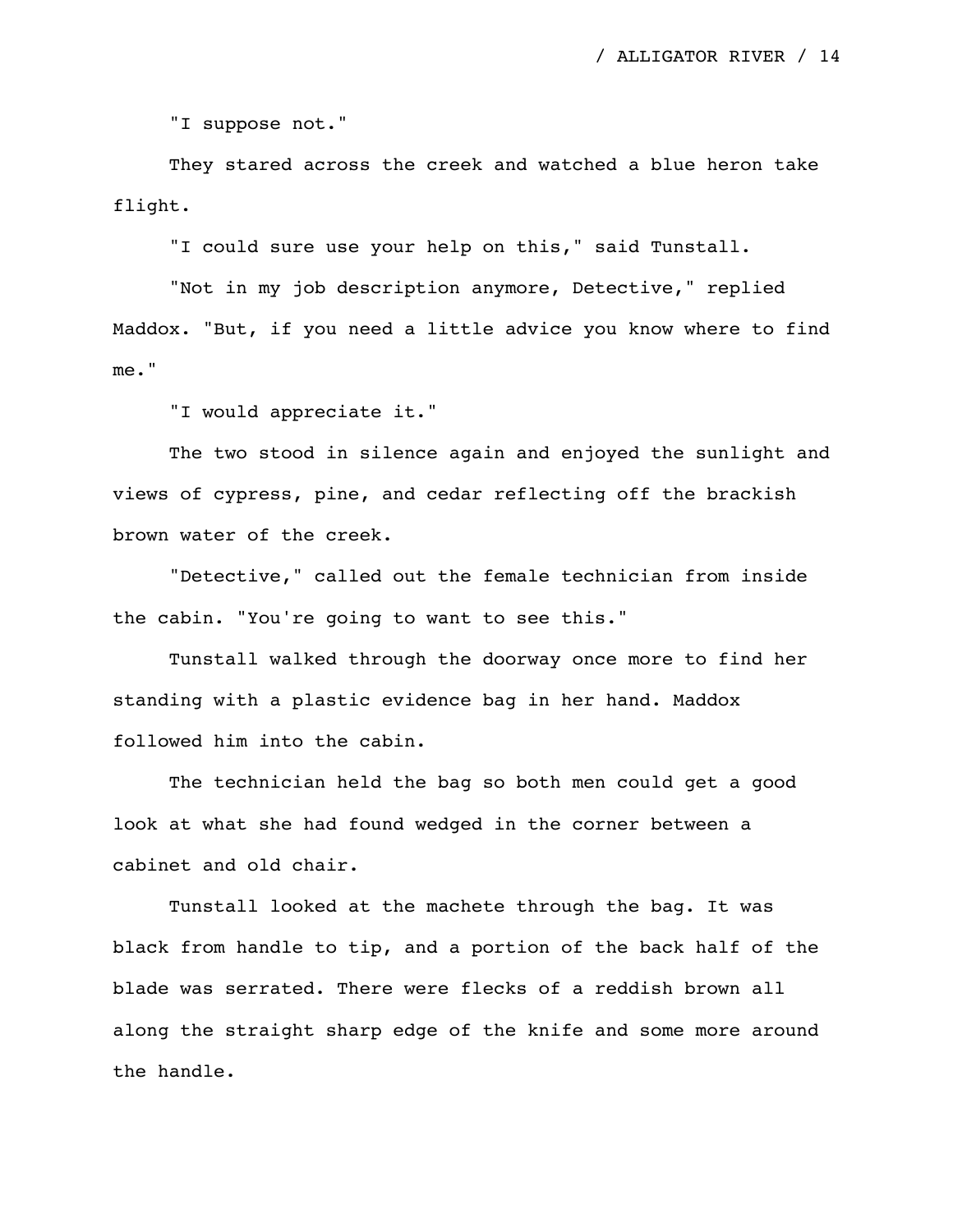"This must be the murder weapon, if this was in fact a murder," the male technician said.

"I don't know about that, Jim" Tunstall said. "That's probably rust on the blade and the handle. I mean, look at this place. It and everything in it hasn't been touched for decades."

Maddox cleared his throat. "I think he's right about it being the murder weapon."

Detective Tunstall turned to look at Maddox. "Why do you say that?"

"If it was rust there would be more of it. The whole blade would probably be rusted if it had been original to this cabin with all the humidity and dampness this place gets. The back half of the blade is fairly pristine."

"Well, if that's the case, then why in the world would the killer leave it in here for us to find?"

Maddox shrugged. It was a valid question. If the killer was smart, he could have disposed of it by throwing it in the thick bush surrounding the cabin, or into the creek.

"I don't know," said Maddox. "Some criminals are just stupid. You said you found that over there in the corner out of sight?"

"Yes, that's correct," said the female technician. "My name's Sarah, by the way."

"Probably tossed it over there to try to hide it,"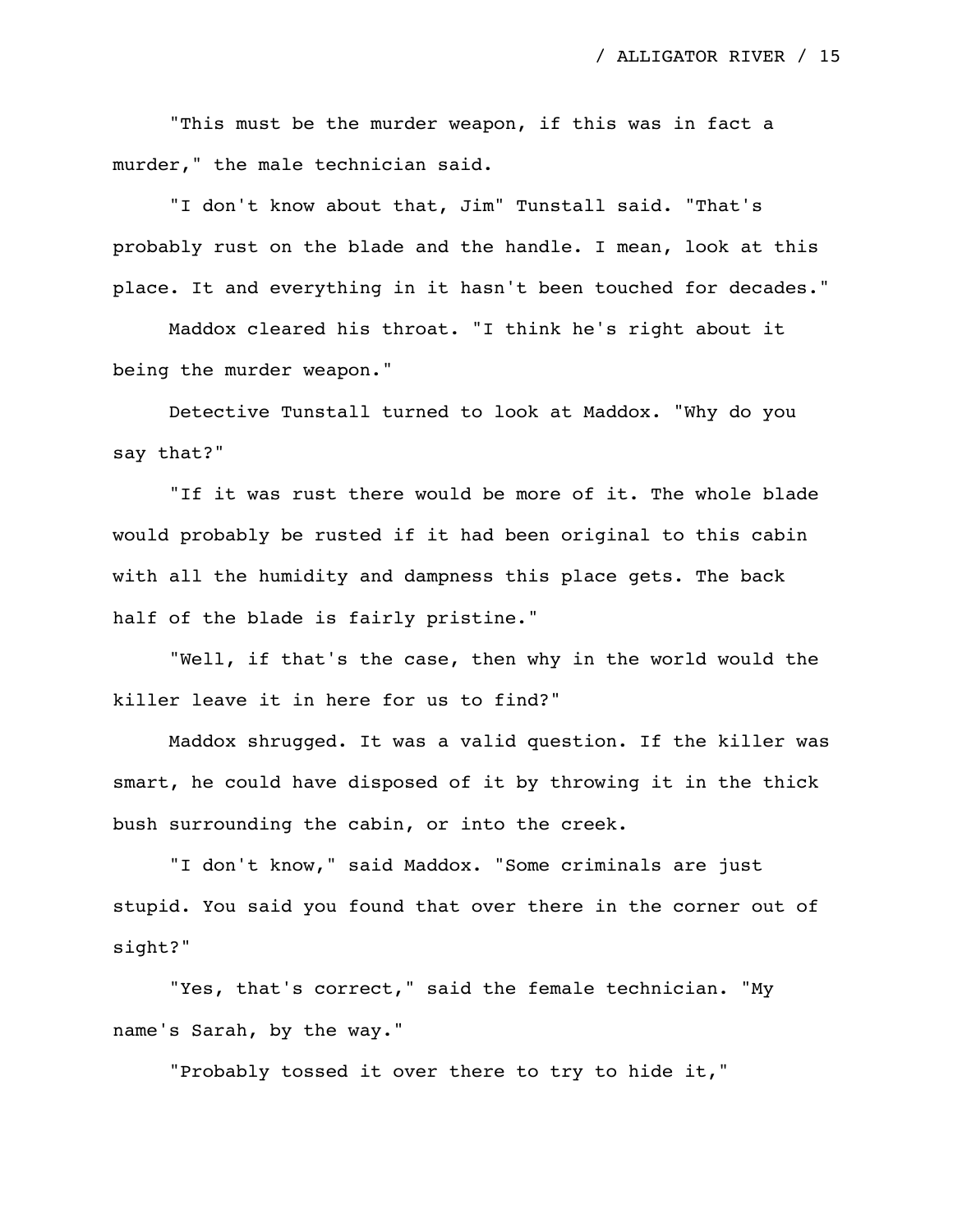continued Maddox, ignoring the introduction. "Maybe that's the best they could think of in the moment. They probably didn't think anybody would ever find her way out here."

Tunstall appeared to consider this for a moment before giving a slight nod.

"We'll begin processing it as soon as we get back to the lab and will let you know, Detective," said Jim.

"Please do," said Tunstall. "Are we done here?" Jim and Sarah nodded.

The four walked out of the cabin and motioned to the coroner that it was safe to proceed with removing the body. Jim, Sarah, and Tunstall got in a boat and left. Maddox, since it was his refuge, stayed behind and helped the coroner load the body bag into the other boat.

Maddox stood on the dock as he watched them round the bend in the creek and travel out of sight. It was hard to believe that something so gruesome could mar such a beautiful place. Violence was an everyday occurrence in the refuge with its large population of black bears and wolves, but not against people. Deadly encounters were virtually unheard of despite the large number of hikers that came through each year.

Maddox glanced back toward the cabin with a gnawing feeling in his gut.